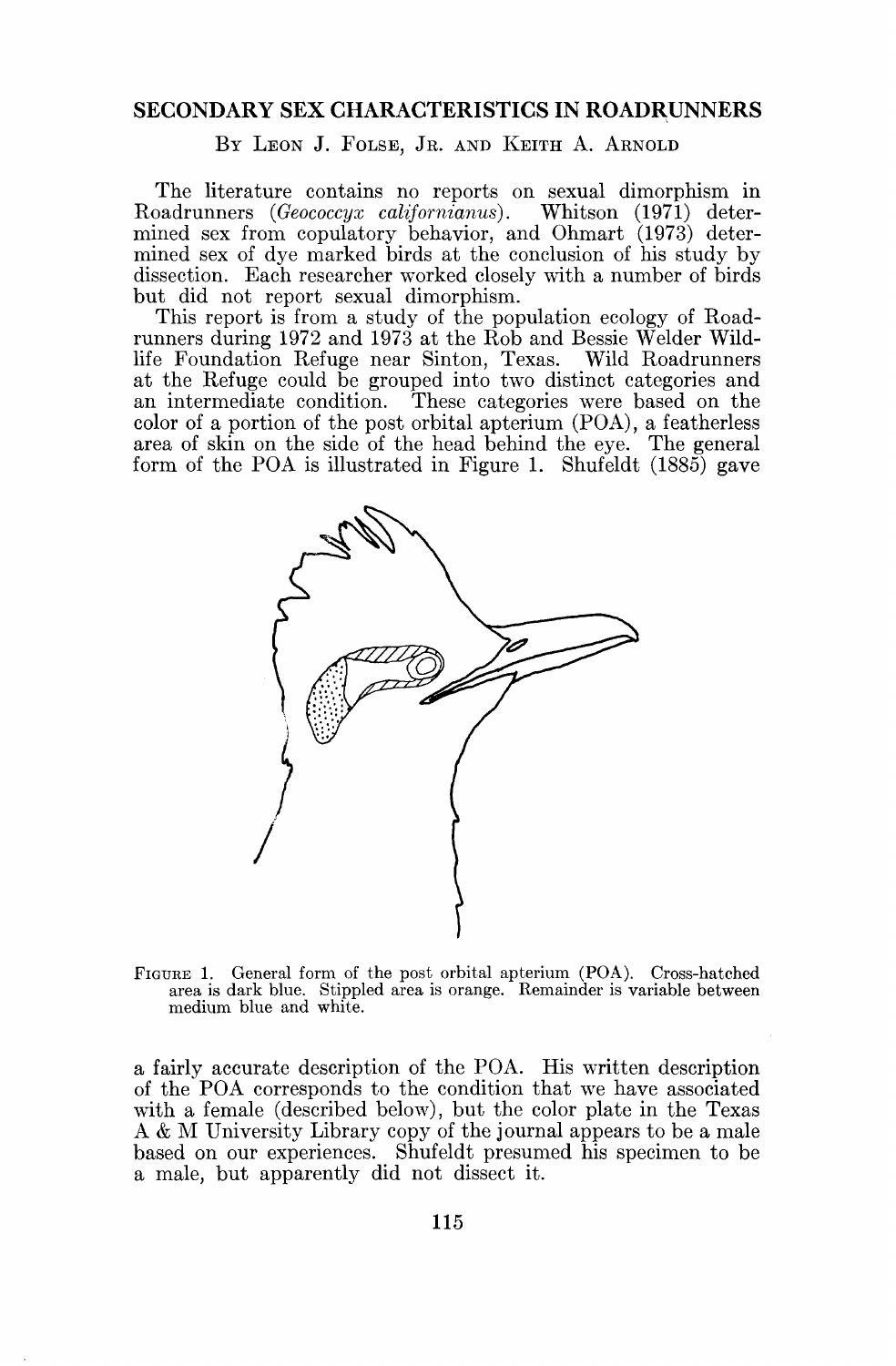**The POA can be divided into several areas. The overall length**  from the posterior edge of the eye to the edge of the mid-dorsal **line of feathers of the capital tract is approximately 30 mm (all measurements are approximate due to stretching of the skin). The posterior 14 mm is orange. The upper and lower edges of the anterior part are dark blue and extend 2 to 3 mm toward the center from the upper and lower feathers. The remainder of the anterior portion of the POA varies from bird to bird, ranging from light blue (medium blue in extreme cases), which we associate with females, to white, which we associate with males, with occasional intermediate conditions. The intermediate conditions take the form of intrusions of small patches of blue into the white field, particularly in the small folds in the skin. The width of this blue**white area is about 8 mm.

**Both the blue and the white are likely caused by the same physical process, tyndall scattering. Fox and Vevers (1953),**  Lucas and Stettenheim (1972), and Rawles (1960) describe this **scattering process. The orange area of the POA is apparently due to pigments deposited in a superficial layer of the skin. It can be physically peeled off and disappears after preservation in formalin. These colors are not preserved in study skins.** 

**Throughout the study on the Welder Roadrunner population, judgments of POA color were made for 381 observations (representing about 38% of all observations). Of these, 215 (56%) were recorded as POA-W (post orbital apterium - white), and the rest as POA-B (POA - blue). During 1972, 50% of such judgments were POA-W, 32% were POA-B and 18% were undecided (because of intermediacy in color). Whether or not a determination could be made depended on lighting conditions and the distance between bird and observer. POA-W was recognizable at a greater distance than POA-B.** 

**During the study, 29 adult Roadrunners were individually marked, and 26 of these were subsequently observed for a total of 132 observations in which POA color was recorded. The POA color was constant for all except one of the marked adult Roadrunners. This color constancy applied from one year to the next as well as throughout the breeding seasons. The one exception to color constancy was a Roadrunner tagged in February 1973, judged as POA-B when marked and for two subsequent observations. In May 1973, it was judged to be POA-W and this condition remained for all additional observations.** 

**The association of POA color with sex was suggested by the fact that of 38 observations of Roadrunner pairs in which POA color of both birds was definitely determined, 37 pairs consisted of one each POA-W and POA-B. Of the other pair, both were POA-W.** 

**Direct evidence of POA color association with sex was available for six cases, namely by examination of gonads. Two POA-W were males, and four POA-B were females. Indirect evidence associating POA color with sex was available for 17 additional**  This evidence was based primarily on behavorial charac**teristics. Associatiation of POA-W with male was suggested in**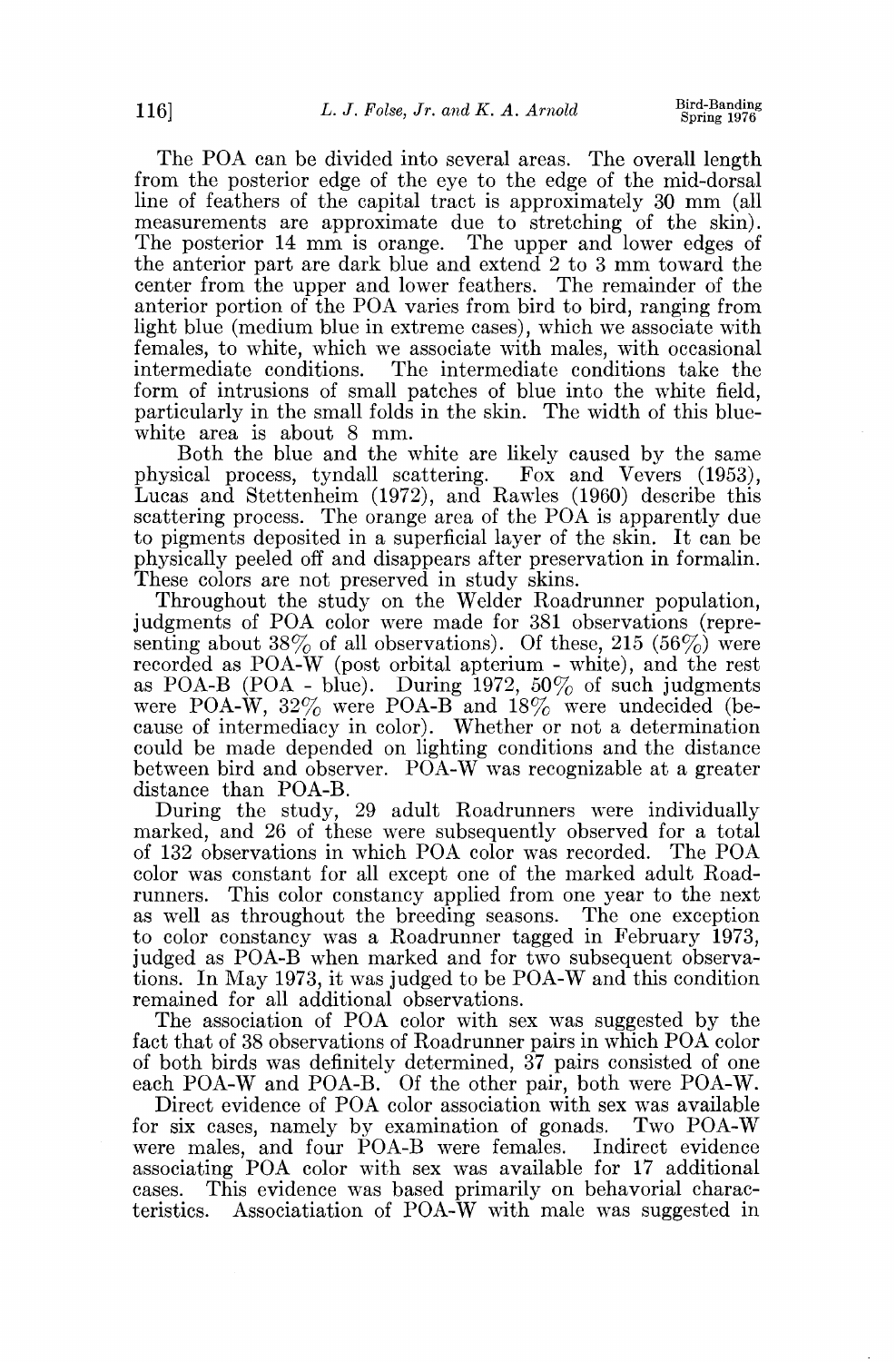**10 cases, and POA-B with female in 7 cases, with no inconsistancies.**  This direct and indirect evidence is presented in Table 1. **association of POA color with sex is highly significant (adjusted**   $G = 23.62$ , 1 df,  $P < .005$ ; Sokal and Rohlf, 1969).

| POA Color | Number of Males | Number of Fenales |
|-----------|-----------------|-------------------|
| $POA-W1$  | 12              |                   |
| $POA-B2$  | O               | 11                |

**TABLE 1. Association of POA color with sex in Roadrunners** 

 $^{4}$ Gonads observed in 2 cases by laparotomy, 6 observations of typical male<br>courtship behavior, 2 observations of boundary interaction, 1 observation of<br>assumed territorial "cooing," and 1 observation of POA-W bird in t

**2Gonads observed by dissection of 2 casualties, 2 cases by laparotomy, 5 observations of typical female courtship behavior, and 2 observations of enlarged cloacas in birds that had presumably recently laid eggs.** 

**The transition of juvenile males from POA-B to POA-W possibly accounts for the intermediate condition assuming that all young Roadrunners have POA-B with adult females retaining this con-**The data from this study are insufficient to settle this **point, although several young birds, as judged by lack of full color of the yellow eye ring, were POA-B.** 

**Hence we believe that the POA-W condition is associated with males and the POA-B condition is associated with females in adults. The determination and interpretation should be done with caution as this evidence was based on only one population of Road-**An additional reason for caution is that the observed pair in which both members were POA-W had a nest with a clutch **of 6 eggs, fairly strong evidence that this method of sexing Roadrunners is not infallible.** 

## **ACKNO•VLEDGMENTS**

**This study was funded through a fellowship to the senior author by the Rob and Bessie Welder Wildlife Foundation. We express our gratitude to the late Dr. Clarence C. Cottam for his continued interest in this study. Dr. R. Douglas Slack read the manuscript and offered invaluable advice.** 

**This is contribution no. TA 12186 of the Texas Agricultural Experiment Station.** 

## **LITERATURE CITED**

Fox, H. M., AND G. VEVERS. 1960. The nature of animal colours. New York, Macmillan.

LUCAS, A. M., AND P. R. STETTENHEIM. 1972. Avian anatomy: Integument. Part 2. U.S.D.A., Agric. Handb. 362.